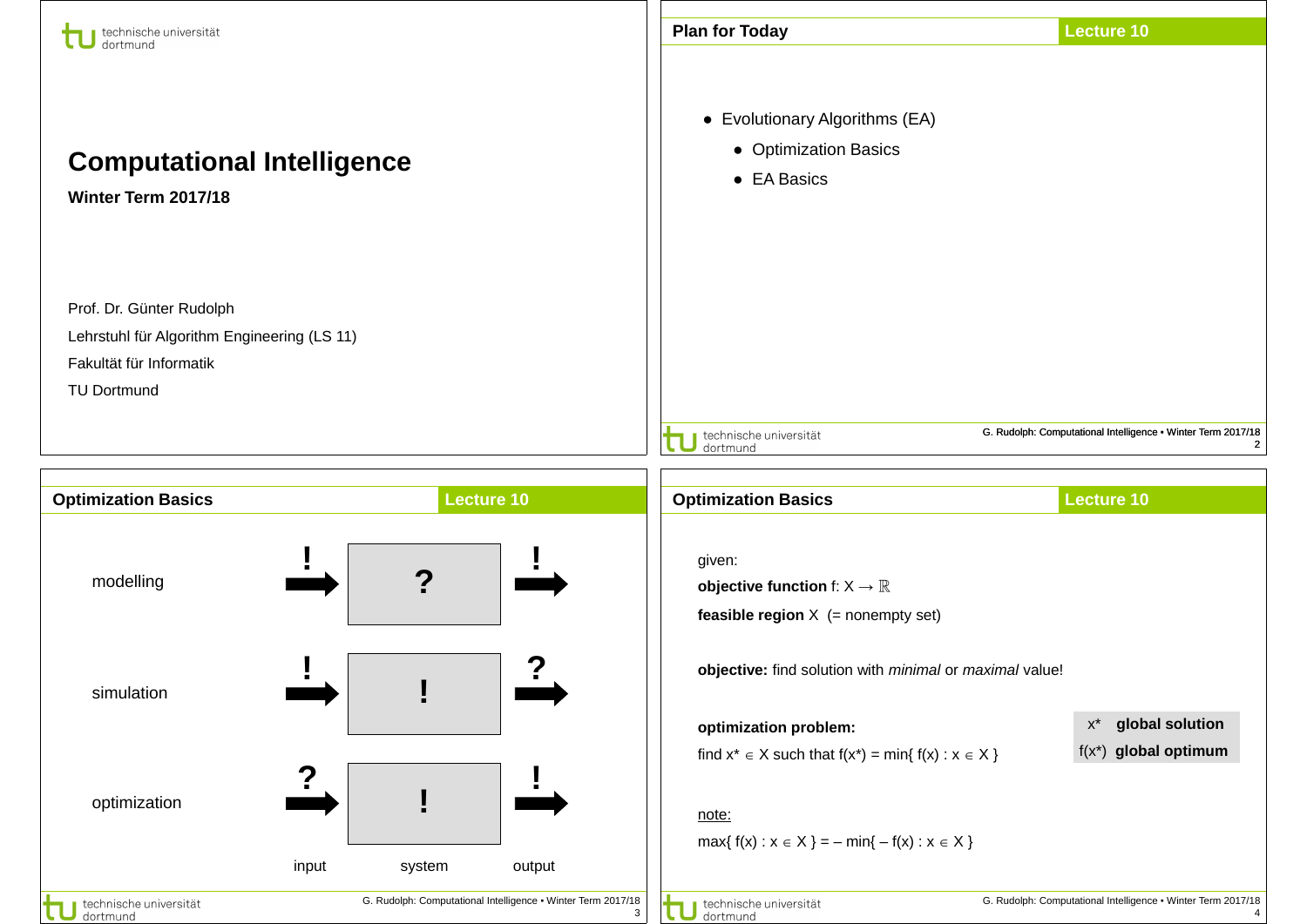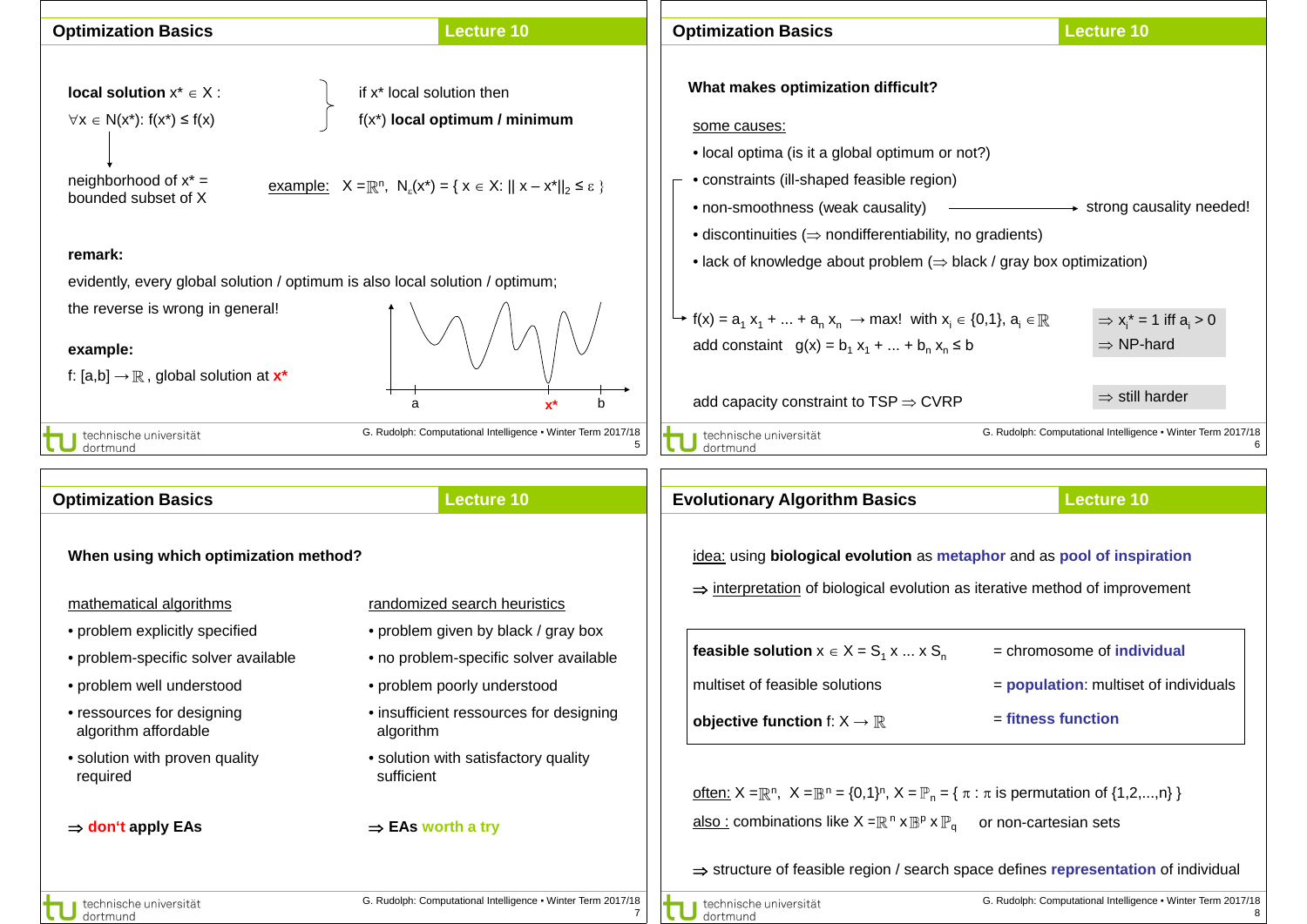

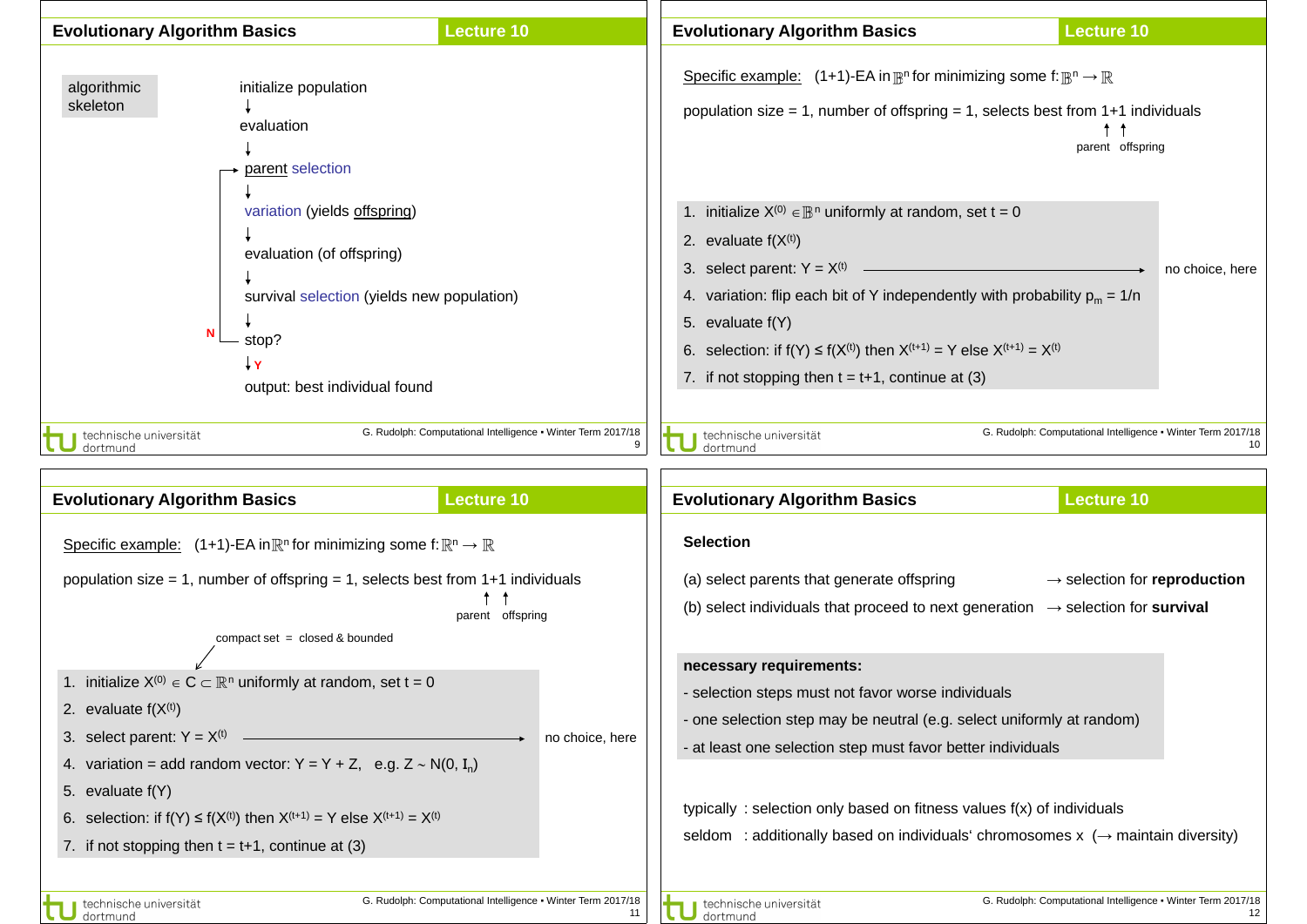| <b>Evolutionary Algorithm Basics</b>                                                                                                                                                                                                                                                                                                                                                                                                                                                                                                                                                                                                                                                                                         | <b>Lecture 10</b>                                                  |  | <b>Evolutionary Algorithm Basics</b>                                                                                                                                                                                                                                                                                                                                                                                                                                                                                                                                                                                                                                                                                                                         |                             |                                | <b>Lecture 10</b>                                            |    |
|------------------------------------------------------------------------------------------------------------------------------------------------------------------------------------------------------------------------------------------------------------------------------------------------------------------------------------------------------------------------------------------------------------------------------------------------------------------------------------------------------------------------------------------------------------------------------------------------------------------------------------------------------------------------------------------------------------------------------|--------------------------------------------------------------------|--|--------------------------------------------------------------------------------------------------------------------------------------------------------------------------------------------------------------------------------------------------------------------------------------------------------------------------------------------------------------------------------------------------------------------------------------------------------------------------------------------------------------------------------------------------------------------------------------------------------------------------------------------------------------------------------------------------------------------------------------------------------------|-----------------------------|--------------------------------|--------------------------------------------------------------|----|
| <b>Selection methods</b>                                                                                                                                                                                                                                                                                                                                                                                                                                                                                                                                                                                                                                                                                                     |                                                                    |  | <b>Selection methods</b>                                                                                                                                                                                                                                                                                                                                                                                                                                                                                                                                                                                                                                                                                                                                     |                             |                                |                                                              |    |
| population $P = (x_1, x_2, , x_u)$ with $\mu$ individuals                                                                                                                                                                                                                                                                                                                                                                                                                                                                                                                                                                                                                                                                    |                                                                    |  | population $P = (x_1, x_2, , x_u)$ with $\mu$ individuals                                                                                                                                                                                                                                                                                                                                                                                                                                                                                                                                                                                                                                                                                                    |                             |                                |                                                              |    |
| two approaches:<br>1. repeatedly select individuals from population with replacement<br>2. rank individuals somehow and choose those with best ranks (no replacement)<br>• uniform / neutral selection<br>choose index i with probability $1/\mu$<br>• fitness-proportional selection<br>choose index i with probability $s_i = \frac{f(x_i)}{\sum\limits_{x \in P} f(x)}$<br>don't use!<br>$\Rightarrow$ g(x) = exp( f(x)) > 0<br>problems: $f(x) > 0$ for all $x \in X$ required<br>but already sensitive to additive shifts $g(x) = f(x) + c$<br>almost deterministic if large differences, almost uniform if small differences<br>G. Rudolph: Computational Intelligence • Winter Term 2017/18<br>technische universität |                                                                    |  | • rank-proportional selection<br>order individuals according to their fitness values<br>assign ranks<br>outdated!<br>fitness-proportional selection based on ranks<br>$\Rightarrow$ avoids all problems of fitness-proportional selection<br>but: best individual has only small selection advantage (can be lost!)<br>• k-ary tournament selection<br>draw k individuals uniformly at random (typically with replacement) from P<br>choose individual with best fitness (break ties at random)<br>⇒ has all advantages of rank-based selection and<br>$\left(1-\frac{1}{\mu}\right)^{k\,\mu}\approx e^{-k}$<br>probability that best individual does not survive:<br>G. Rudolph: Computational Intelligence . Winter Term 2017/18<br>technische universität |                             |                                |                                                              |    |
| dortmund                                                                                                                                                                                                                                                                                                                                                                                                                                                                                                                                                                                                                                                                                                                     | 13                                                                 |  | dortmund                                                                                                                                                                                                                                                                                                                                                                                                                                                                                                                                                                                                                                                                                                                                                     |                             |                                |                                                              | 14 |
| <b>Evolutionary Algorithm Basics</b>                                                                                                                                                                                                                                                                                                                                                                                                                                                                                                                                                                                                                                                                                         | <b>Lecture 10</b>                                                  |  | <b>Evolutionary Algorithm Basics</b>                                                                                                                                                                                                                                                                                                                                                                                                                                                                                                                                                                                                                                                                                                                         |                             |                                | <b>Lecture 10</b>                                            |    |
|                                                                                                                                                                                                                                                                                                                                                                                                                                                                                                                                                                                                                                                                                                                              |                                                                    |  |                                                                                                                                                                                                                                                                                                                                                                                                                                                                                                                                                                                                                                                                                                                                                              |                             |                                |                                                              |    |
| Selection methods without replacement                                                                                                                                                                                                                                                                                                                                                                                                                                                                                                                                                                                                                                                                                        |                                                                    |  | <b>Selection methods: Elitism</b>                                                                                                                                                                                                                                                                                                                                                                                                                                                                                                                                                                                                                                                                                                                            |                             |                                |                                                              |    |
| population P = $(x_1, x_2, , x_u)$ with $\mu$ parents and                                                                                                                                                                                                                                                                                                                                                                                                                                                                                                                                                                                                                                                                    |                                                                    |  | Elitist selection: best parent is not replaced by worse individual.                                                                                                                                                                                                                                                                                                                                                                                                                                                                                                                                                                                                                                                                                          |                             |                                |                                                              |    |
| population Q = $(y_1, y_2, , y_\lambda)$ with $\lambda$ offspring                                                                                                                                                                                                                                                                                                                                                                                                                                                                                                                                                                                                                                                            |                                                                    |  |                                                                                                                                                                                                                                                                                                                                                                                                                                                                                                                                                                                                                                                                                                                                                              |                             |                                |                                                              |    |
| $\bullet$ ( $\mu$ , $\lambda$ )-selection or truncation selection on offspring or comma-selection<br>rank $\lambda$ offspring according to their fitness<br>select $\mu$ offspring with best ranks<br>$\Rightarrow$ best individual may get lost, $\lambda \geq \mu$ required                                                                                                                                                                                                                                                                                                                                                                                                                                                |                                                                    |  | - Intrinsic elitism: method selects from parent and offspring,<br>best survives with probability 1<br>- Forced elitism: if best individual has not survived then re-injection into population,<br>i.e., replace worst selected individual by previously best parent                                                                                                                                                                                                                                                                                                                                                                                                                                                                                          |                             |                                |                                                              |    |
|                                                                                                                                                                                                                                                                                                                                                                                                                                                                                                                                                                                                                                                                                                                              |                                                                    |  |                                                                                                                                                                                                                                                                                                                                                                                                                                                                                                                                                                                                                                                                                                                                                              |                             |                                |                                                              |    |
| $\bullet$ ( $\mu + \lambda$ )-selection or truncation selection on parents + offspring or plus-selection                                                                                                                                                                                                                                                                                                                                                                                                                                                                                                                                                                                                                     |                                                                    |  | method<br>neutral                                                                                                                                                                                                                                                                                                                                                                                                                                                                                                                                                                                                                                                                                                                                            | $P{$ select best $}$<br>< 1 | from parents & offspring<br>no | intrinsic elitism<br>no                                      |    |
| merge $\lambda$ offspring and $\mu$ parents<br>rank them according to their fitness                                                                                                                                                                                                                                                                                                                                                                                                                                                                                                                                                                                                                                          |                                                                    |  | fitness proportionate                                                                                                                                                                                                                                                                                                                                                                                                                                                                                                                                                                                                                                                                                                                                        | < 1                         | no                             | no                                                           |    |
| select $\mu$ individuals with best ranks                                                                                                                                                                                                                                                                                                                                                                                                                                                                                                                                                                                                                                                                                     |                                                                    |  | rank proportionate                                                                                                                                                                                                                                                                                                                                                                                                                                                                                                                                                                                                                                                                                                                                           | < 1                         | no                             | no                                                           |    |
| $\Rightarrow$ best individual survives for sure                                                                                                                                                                                                                                                                                                                                                                                                                                                                                                                                                                                                                                                                              |                                                                    |  | k-ary tournament                                                                                                                                                                                                                                                                                                                                                                                                                                                                                                                                                                                                                                                                                                                                             | < 1                         | no                             | no                                                           |    |
|                                                                                                                                                                                                                                                                                                                                                                                                                                                                                                                                                                                                                                                                                                                              |                                                                    |  | $(\mu + \lambda)$                                                                                                                                                                                                                                                                                                                                                                                                                                                                                                                                                                                                                                                                                                                                            | $= 1$                       | yes                            | yes                                                          |    |
|                                                                                                                                                                                                                                                                                                                                                                                                                                                                                                                                                                                                                                                                                                                              |                                                                    |  | $(\mu, \lambda)$                                                                                                                                                                                                                                                                                                                                                                                                                                                                                                                                                                                                                                                                                                                                             | $= 1$                       | no                             | no                                                           |    |
| technische universität<br>dortmund                                                                                                                                                                                                                                                                                                                                                                                                                                                                                                                                                                                                                                                                                           | G. Rudolph: Computational Intelligence . Winter Term 2017/18<br>15 |  | technische universität<br>dortmund                                                                                                                                                                                                                                                                                                                                                                                                                                                                                                                                                                                                                                                                                                                           |                             |                                | G. Rudolph: Computational Intelligence • Winter Term 2017/18 | 16 |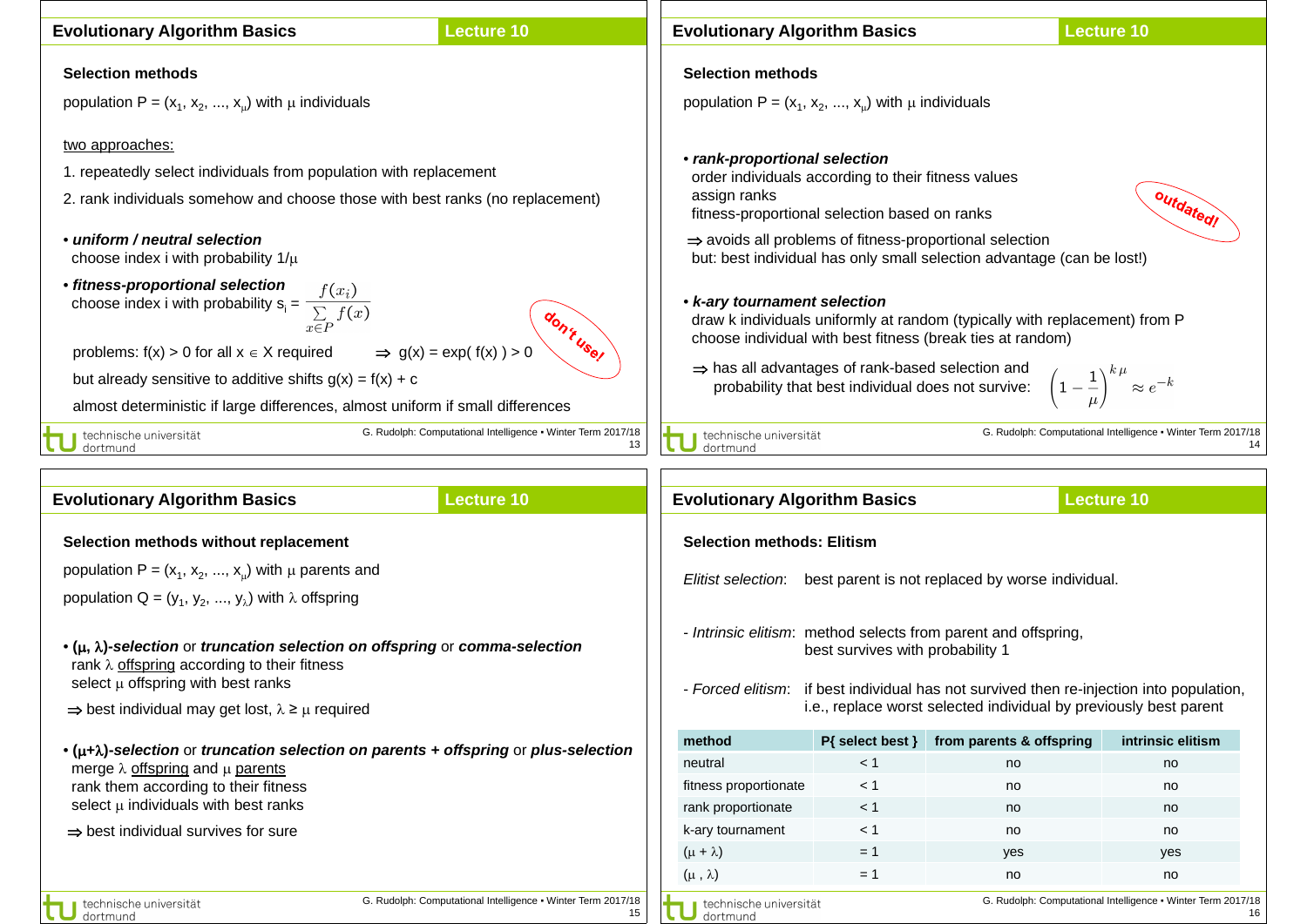| <b>Evolutionary Algorithm Basics</b>                                                                                                                             |                                                                                                                                                           | <b>Lecture 10</b>                                                  |                                                   | <b>Evolutionary Algorithm Basics</b>                                                                                                          | <b>Lecture 10</b>                                                                                                                                          |  |
|------------------------------------------------------------------------------------------------------------------------------------------------------------------|-----------------------------------------------------------------------------------------------------------------------------------------------------------|--------------------------------------------------------------------|---------------------------------------------------|-----------------------------------------------------------------------------------------------------------------------------------------------|------------------------------------------------------------------------------------------------------------------------------------------------------------|--|
| Variation operators: depend on representation                                                                                                                    |                                                                                                                                                           |                                                                    | Variation in $\mathbb{B}^n$<br>• Mutation         |                                                                                                                                               | Individuals $\in \{0, 1\}^n$                                                                                                                               |  |
| mutation                                                                                                                                                         | $\rightarrow$ alters a single individual                                                                                                                  |                                                                    | a) local                                          | flip bit k, i.e., $x_k = 1 - x_k$                                                                                                             | $\rightarrow$ choose index $k \in \{1, , n\}$ uniformly at random,                                                                                         |  |
| recombination<br>$\rightarrow$ creates single offspring from two or more parents                                                                                 |                                                                                                                                                           |                                                                    | b) global                                         | $\rightarrow$ for each index $k \in \{1, , n\}$ : flip bit k with probability $p_m \in (0,1)$                                                 |                                                                                                                                                            |  |
| may be applied                                                                                                                                                   |                                                                                                                                                           |                                                                    | "nonlocal"<br>C)                                  | $\rightarrow$ choose K indices at random and flip bits with these indices                                                                     |                                                                                                                                                            |  |
|                                                                                                                                                                  | • exclusively (either recombination or mutation) chosen in advance<br>• exclusively (either recombination or mutation) in probabilistic manner            |                                                                    | d) inversion                                      | $\rightarrow$ choose start index k <sub>s</sub> and end index k <sub>e</sub> at random<br>invert order of bits between start and end index    |                                                                                                                                                            |  |
| • sequentially (typically, recombination before mutation); for each offspring<br>• sequentially (typically, recombination before mutation) with some probability |                                                                                                                                                           |                                                                    | $\mathbf{1}$<br>$\Omega$<br>$\mathbf{1}$          | $\mathbf{1}$<br>$k=2$ 1<br>$\overline{0}$<br>$\overline{0}$<br>1<br>$\mathbf{0}$<br>a) $1$<br>b) $1$                                          | $\mathbf{1}$<br>$\mathsf{k_s}$<br>1<br>$K=2$<br>$\mathbf 0$<br>$\mathsf{k}_{\mathsf{e}}$<br>0<br>$\rightarrow$<br>$\mathbf{1}$<br>d)<br>$\mathbf{1}$<br>C) |  |
| technische universität<br>dortmund                                                                                                                               |                                                                                                                                                           | G. Rudolph: Computational Intelligence . Winter Term 2017/18<br>17 | technische universität<br>dortmund                |                                                                                                                                               | G. Rudolph: Computational Intelligence • Winter Term 2017/18                                                                                               |  |
|                                                                                                                                                                  |                                                                                                                                                           |                                                                    |                                                   |                                                                                                                                               |                                                                                                                                                            |  |
| <b>Evolutionary Algorithm Basics</b><br><b>Lecture 10</b>                                                                                                        |                                                                                                                                                           |                                                                    |                                                   | <b>Evolutionary Algorithm Basics</b>                                                                                                          | <b>Lecture 10</b>                                                                                                                                          |  |
| Variation in $\mathbb{B}^n$                                                                                                                                      |                                                                                                                                                           | Individuals $\in \{0, 1\}^n$                                       | Variation in $\mathbb{B}^n$                       |                                                                                                                                               | Individuals $\in \{0, 1\}^n$                                                                                                                               |  |
| • Recombination (two parents)                                                                                                                                    |                                                                                                                                                           |                                                                    | • Recombination (multiparent: $\rho = #parents$ ) |                                                                                                                                               |                                                                                                                                                            |  |
| 1-point crossover<br>a)                                                                                                                                          | $\rightarrow$ draw cut-point k $\in$ {1,,n-1} uniformly at random;<br>choose first k bits from 1st parent,<br>choose last n-k bits from 2nd parent        |                                                                    | AAAAAAAAAA                                        | a) diagonal crossover $(2 < p < n)$<br>$\rightarrow$ choose $\rho$ – 1 distinct cut points, select chunks from diagonals<br><b>ABBBCCDDDD</b> |                                                                                                                                                            |  |
| b) K-point crossover                                                                                                                                             | $\rightarrow$ draw K distinct cut-points uniformly at random;<br>choose bits 1 to $k_1$ from 1st parent,<br>choose bits $k_1+1$ to $k_2$ from 2nd parent, | choose bits $k_2+1$ to $k_3$ from 1st parent, and so forth         | <b>BBBBBBBBBBB</b><br>dccdcdcccc<br>ppppppppppp   | <b>BCCCDDAAAA</b><br>CDDDAABBBB<br><b>DAAABBCCCC</b>                                                                                          | can generate $\rho$ offspring;<br>otherwise choose initial chunk<br>at random for single offspring                                                         |  |
| uniform crossover                                                                                                                                                | $\rightarrow$ for each index i: choose bit i with equal probability<br>from 1st or 2nd parent                                                             |                                                                    | b) gene pool crossover ( $\rho > 2$ )             | $\rightarrow$ for each gene: choose donating parent uniformly at random                                                                       |                                                                                                                                                            |  |
| $\Rightarrow$<br>a)                                                                                                                                              | b)<br>$\mathbf{1}$<br>u,                                                                                                                                  | $\mathbf{0}$<br>$\mathbf{1}$<br>$\Rightarrow$<br>0<br>C)           |                                                   |                                                                                                                                               |                                                                                                                                                            |  |
| technische universität<br>dortmund                                                                                                                               |                                                                                                                                                           | G. Rudolph: Computational Intelligence . Winter Term 2017/18<br>19 | technische universität<br>dortmund                |                                                                                                                                               | G. Rudolph: Computational Intelligence • Winter Term 2017/18<br>20                                                                                         |  |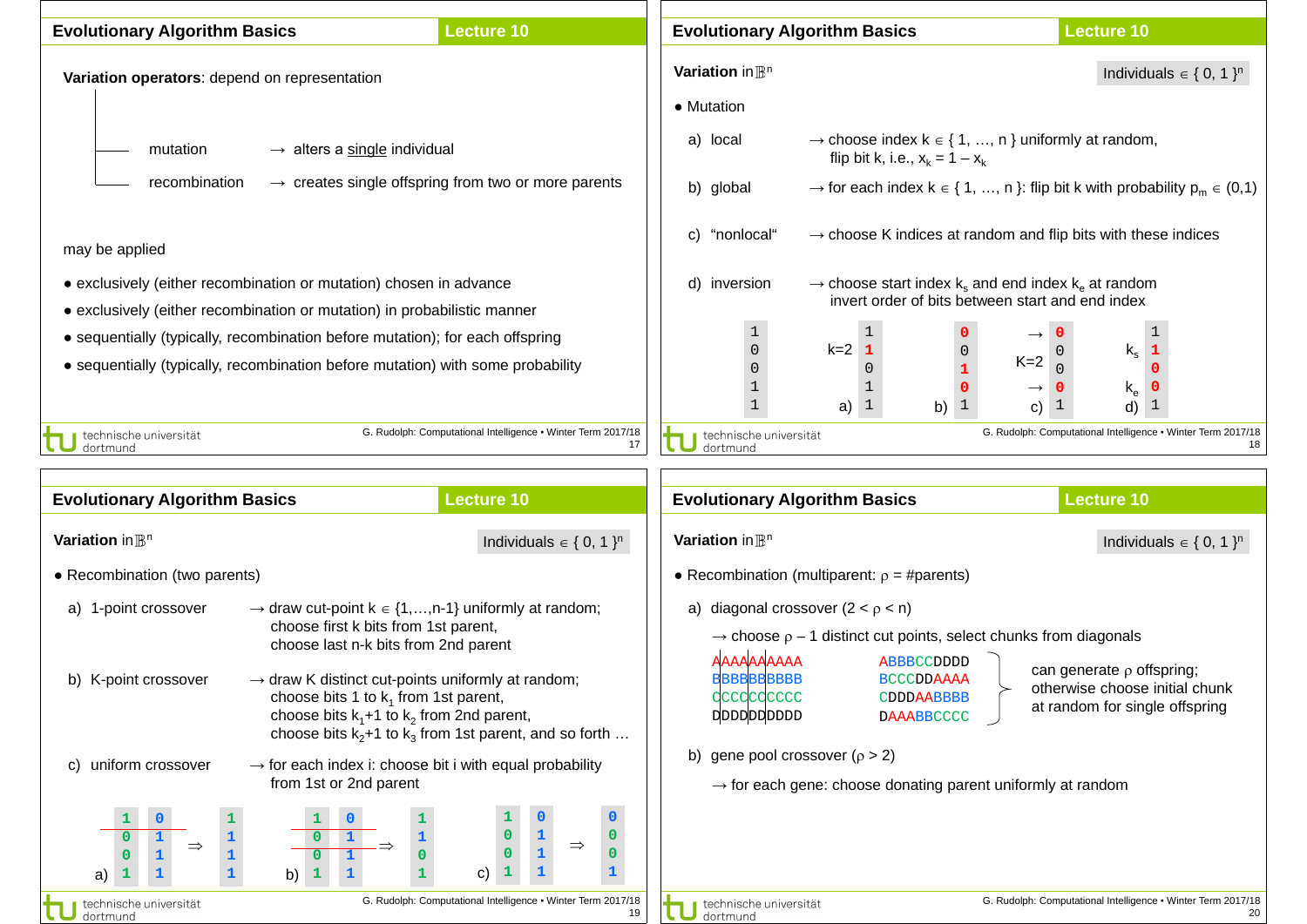| <b>Evolutionary Algorithm Basics</b>                                                                                                                                                                                                                | <b>Lecture 10</b>                                                                                                                                                    | <b>Evolutionary Algorithm Basics</b>                                                                                                                                                                                                                                                                                                                                                                                                                                                  | <b>Lecture 10</b>                                                                                                                                                              |  |  |
|-----------------------------------------------------------------------------------------------------------------------------------------------------------------------------------------------------------------------------------------------------|----------------------------------------------------------------------------------------------------------------------------------------------------------------------|---------------------------------------------------------------------------------------------------------------------------------------------------------------------------------------------------------------------------------------------------------------------------------------------------------------------------------------------------------------------------------------------------------------------------------------------------------------------------------------|--------------------------------------------------------------------------------------------------------------------------------------------------------------------------------|--|--|
| <b>Variation</b> in $\mathbb{P}_n$                                                                                                                                                                                                                  | Individuals $\in X = \pi(1, , n)$                                                                                                                                    | <b>Variation</b> in $\mathbb{P}_n$                                                                                                                                                                                                                                                                                                                                                                                                                                                    | Individuals $\in X = \pi(1, , n)$                                                                                                                                              |  |  |
| • Mutation                                                                                                                                                                                                                                          |                                                                                                                                                                      | • Recombination (two parents)                                                                                                                                                                                                                                                                                                                                                                                                                                                         |                                                                                                                                                                                |  |  |
| 1-translocation<br>$\rightarrow$ 2-swap<br>a) local<br>53241<br>53241<br>$\mathbb{X}$<br>54231<br>52431                                                                                                                                             |                                                                                                                                                                      | a) order-based crossover (OBX)<br>- select two indices $k_1$ and $k_2$ with $k_1 \le k_2$ uniformly at random<br>- copy genes $k_1$ to $k_2$ from 1 <sup>st</sup> parent to offspring (keep positions)<br>- copy genes from left to right from 2 <sup>nd</sup> parent,<br>starting after position $k_2$                                                                                                                                                                               | 2 3 5 7 1 6 4<br>6 4 5 3 7 2 1<br>x x x 7 1 6 x<br>5 3 2 7 1 6 4                                                                                                               |  |  |
| $\rightarrow$ draw number K of 2-swaps, apply 2-swaps K times<br>b) global<br>K is positive random variable;<br>its distribution may be uniform, binomial, geometrical, ;<br>E[K] and V[K] may control mutation strength<br>expectation<br>variance |                                                                                                                                                                      | 2 3 5 7 1 6 4<br>b) partially mapped crossover (PMX)<br>6 4 5 3 7 2 1<br>- select two indices $k_1$ and $k_2$ with $k_1 \leq k_2$ uniformly at random<br>- copy genes $k_1$ to $k_2$ from 1 <sup>st</sup> parent to offspring (keep positions)<br>x x x 7 1 6 x<br>- copy all genes not already contained in offspring from 2 <sup>nd</sup> parent<br>(keep positions)<br>x 4 5 7 1 6 x<br>- from left to right: fill in remaining genes from 2 <sup>nd</sup> parent<br>3 4 5 7 1 6 2 |                                                                                                                                                                                |  |  |
| technische universität<br>dortmund                                                                                                                                                                                                                  | G. Rudolph: Computational Intelligence . Winter Term 2017/18<br>21                                                                                                   | technische universität<br>dortmund                                                                                                                                                                                                                                                                                                                                                                                                                                                    | G. Rudolph: Computational Intelligence . Winter Term 2017/18<br>22                                                                                                             |  |  |
| <b>Evolutionary Algorithm Basics</b>                                                                                                                                                                                                                | <b>Lecture 10</b>                                                                                                                                                    | <b>Evolutionary Algorithm Basics</b>                                                                                                                                                                                                                                                                                                                                                                                                                                                  | <b>Lecture 10</b>                                                                                                                                                              |  |  |
| Variation in $\mathbb{R}^n$                                                                                                                                                                                                                         | Individuals $X \in \mathbb{R}^n$                                                                                                                                     | Variation in $\mathbb{R}^n$                                                                                                                                                                                                                                                                                                                                                                                                                                                           | Individuals $X \in \mathbb{R}^n$                                                                                                                                               |  |  |
| • Mutation                                                                                                                                                                                                                                          |                                                                                                                                                                      | • Recombination (two parents)                                                                                                                                                                                                                                                                                                                                                                                                                                                         |                                                                                                                                                                                |  |  |
| $Y = X + Z$<br>(Z: n-dimensional random vector)<br>additive:                                                                                                                                                                                        |                                                                                                                                                                      | a) all crossover variants adapted from $\mathbb{B}^n$                                                                                                                                                                                                                                                                                                                                                                                                                                 |                                                                                                                                                                                |  |  |
| offspring = parent + mutation                                                                                                                                                                                                                       |                                                                                                                                                                      | $z = \xi \cdot x + (1 - \xi) \cdot y$ with $\xi \in [0, 1]$<br>b) intermediate                                                                                                                                                                                                                                                                                                                                                                                                        |                                                                                                                                                                                |  |  |
| $\rightarrow$ Z with bounded support<br>a) local<br>$f_z$ $\uparrow$<br>$f_Z(x) = \frac{4}{2}(1-x^2) \cdot 1_{[-1,1]}(x)$                                                                                                                           | <b>Definition</b><br>Let $f_z: \mathbb{R}^n \to \mathbb{R}^+$ be p.d.f. of r.v. Z.<br>The set { $x \in \mathbb{R}^n$ : $f_z(x) > 0$ } is<br>termed the support of Z. | c) intermediate (per dimension)<br>d) discrete                                                                                                                                                                                                                                                                                                                                                                                                                                        | $\forall i: z_i = \xi_i \cdot x_i + (1 - \xi_i) \cdot y_i$ with $\xi_i \in [0, 1]$<br>$\forall i: z_i = B_i \cdot x_i + (1 - B_i) \cdot y_i$ with $B_i \sim B(1, \frac{1}{2})$ |  |  |
| $\boldsymbol{\mathsf{x}}$<br>$\rightarrow$ Z with unbounded support<br>b) nonlocal<br>$t_{Z}$ 4<br>$f_Z(x) = \frac{1}{\sqrt{2\pi}} \exp\left(-\frac{x^2}{2}\right)$<br>technische universität                                                       | most frequently used!<br>G. Rudolph: Computational Intelligence . Winter Term 2017/18                                                                                | simulated binary crossover (SBX)<br>e)<br>$\rightarrow$ for each dimension with probability $p_c$<br>technische universität                                                                                                                                                                                                                                                                                                                                                           | draw $z_i$ from:<br>$x_i$<br>$\it{y_i}$<br>G. Rudolph: Computational Intelligence . Winter Term 2017/18                                                                        |  |  |
| dortmund                                                                                                                                                                                                                                            | 23                                                                                                                                                                   | dortmund                                                                                                                                                                                                                                                                                                                                                                                                                                                                              | 24                                                                                                                                                                             |  |  |

 $\mathcal{L}$